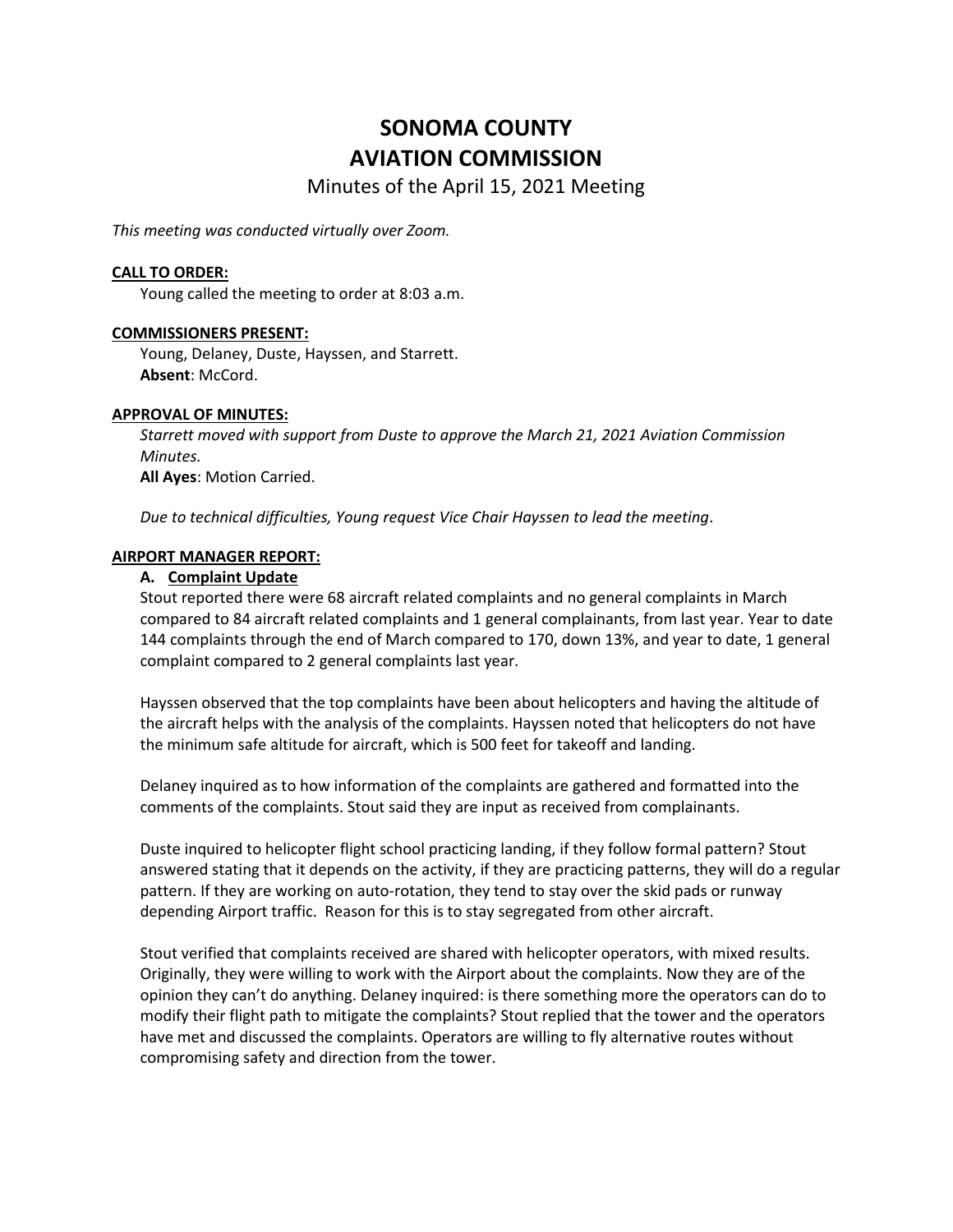# **B. Tower Report/Update**

Craig Lucas, Tower Manager, not available, so no updates from the tower or any staff change. Stout did provide that the Assistant Tower Chief has retired.

There were 6,788 operations in February 2021, an increase of 2.7% from 6,607 in February 2020. Year to date, there were 11,639 operations, a decrease of 9% from 12,851 in 2020.

Delaney shared concerns of operation being down compared to last year at the peak of COVID. Stout reported that there were more General Aviation (GA) activities compared to Commercial flight from Airlines.

Attendee Mark Vogler- wanted to respond to the details he provides in his complaints and was instructed by Hayssen to wait until the public comment section at the end of the meeting.

# **C. Airline Update**

Stout reported that brand new low cost carrier, Avelo will start 4/28/2021. They announced 11 destinations from Burbank. They have 3 aircraft, and will be going to 6 aircraft by the end of the year. Also, looking to expand to the Mid-West and East-Coast operations in the next 12-18 months.

Stout reported that there are currently nine (9) airline flights per day. Alaska covering all their markets; American Airlines serving two of their markets, and have not returned to LAX, it's on their schedule on June 3. United is showing flights from SFO on June  $4<sup>th</sup>$ ; and have pushed Denver off until September 8<sup>th</sup>. Passenger loads have improved and from what advanced schedule are showing, around September 8<sup>th</sup>, departures will go up to 18 per day.

There were 13,822 passengers in March 2021, a decrease of 30% from 19,735 in March 2020. Yearto-date, through March the Airport had 26,516 passengers, a decrease of 71% from 93,775 in 2020.

# **D. Projects Update**

- **Gate 2/ TSA Check Point Move**: Still working on final close out paperwork and getting to the Board of Supervisors for the project acceptance.
- **Terminal Improvement**: Phase one is about 40% through and on track for completion in July. We are doing some changes and bringing some items out of phase two, which will help with future movements around the terminal floor. Contractor will be closing off areas to start inside work; jack hammering to lower the terminal. Rental cars will be moved to start building the new ticket counters. Anticipate completion by end of July. August will be a juggle of shifting bag room, TSA, and the rental cars out to airlines ticket module and United and American move to the terminal. All airlines will be in one facility and the lobby will be for ticketing. In between that, some of phase two work will be started. With the work of the counter, anticipated shaving 2-3 months off time of the project.
- **Solar Panel Installation**: Airspace Review is still with Federal Aviation Administration (FAA). Reached out to commercial operators at the Airport to participate; many of the commercial operators have responded favorably.
- **Generator**: We are now required to install a Tier 4 compliant generator and are in the process of procuring the 750 kW generator. Should be installed by September.
- **Replacement Fire Trucks:** Notified that the release of funds is pending.
- **Car Wash Facility Upgrade:** The Airport expects that the additional bay will be in place by next month.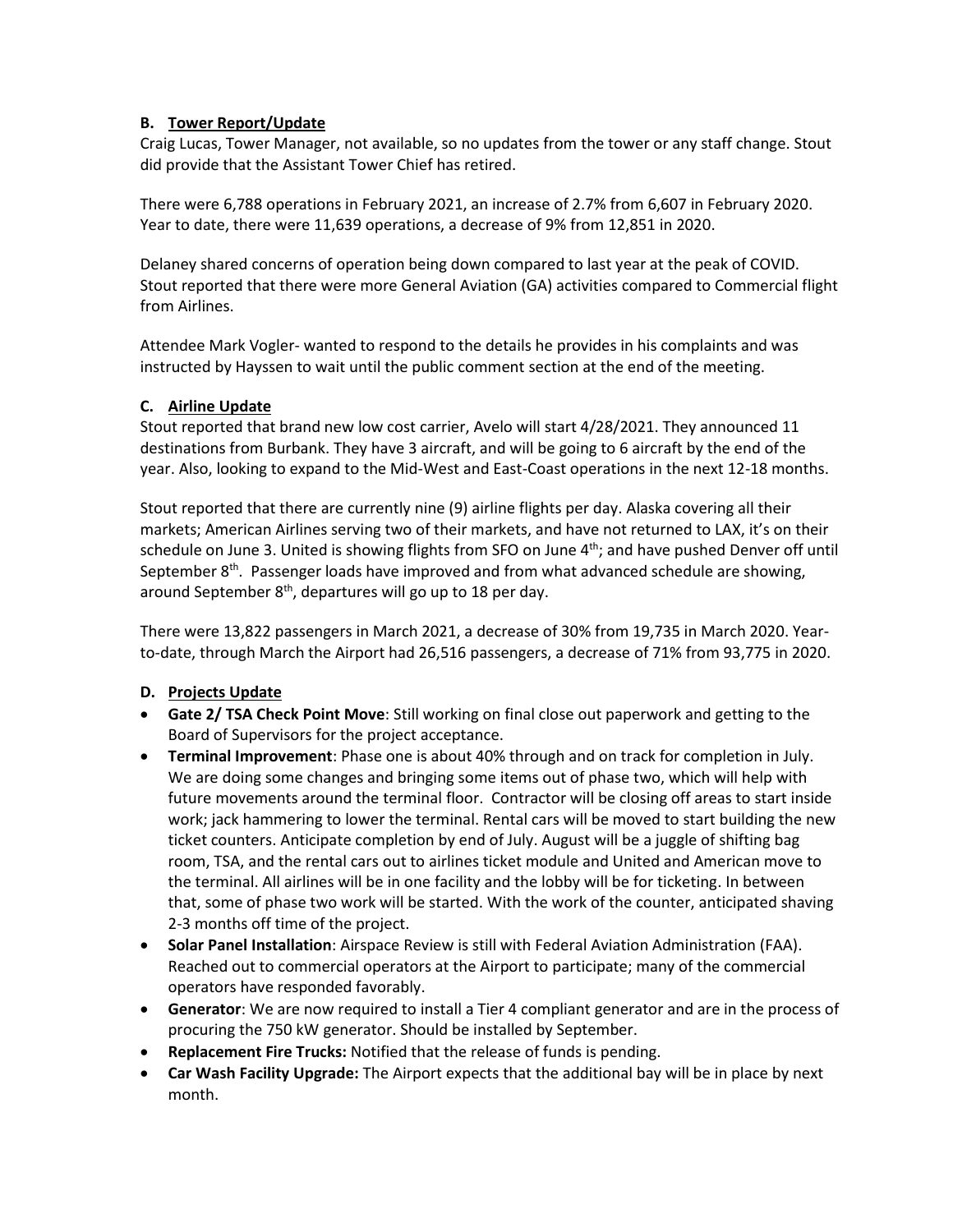- **Reserved Parking:** SP Plus parking has set up online system to reserve parking. All scanners are installed and the program is out and live. You can go to the STS website and click on the app and reserve your parking. In addition, 10 spaces have been reserved in both parking lots for additional revenue opportunities as reserved parking. SP Plus also working with app developer to pre-order and pay for restaurants on site. The last piece that SP Plus is working on is the sale of Airport merchandise.
- **Hangar Electrical Cleanup:** Daaboul reported that the Airport is working with a contractor to address electrical deficiencies identified in hangars. Once the estimate is finalized, the Airport will begin scheduling the repairs, starting with the most critical. Tenants will be notified. The contractor will also be performing preventative maintenance to avert further critical issues.
- **Operation Center:** Working on setting up the Operation Center; as STS is approaching a Category 2 airport. Operation Center will have a lot of cameras and monitors to help with operations, emergencies, and take phone calls. A third party will be used to monitor and coordinate efforts. It will be staffed during commercial operating hours.
- **Rotating Beacon:** Procuring LED rotating beacon, which was approved by FAA. Stout indicated the maintenance is the primary factor, but there is some cost savings in energy reduction. In addition, the beam from the beacon will not be much of a factor for homes nearby, and actual will reduce light pollution on their home.
- **Consolidated Rental Car Facility:** The Board approved the term sheet with ConRac Solutions for the consolidated car rental facility. They will start their analysis of site for the proposed facility. For the next six to nine months they will be doing feasibility reviews, environmental reviews, and validation of the construction cost estimate.

# **E. Runway Safety Action Team (RSAT) Update**

Stout reported that the Airport has submitted the completed modifications to standard requests to the FAA and a response in pending. Although, it's been six month, hoping to hear back and anticipating to complete the modifications by this summer.

Hayssen asked for confirmation if the 2021 RSAT meeting is set for August 20<sup>th</sup>? Daaboul reported that he contacted Craig Lucas, Tower Manager, for a new RSAT date due to scheduling conflict. New date is July 19<sup>th</sup> 9am -12pm. But no invite has been sent out.

## **F. Sheriff's Garden/Jail Facilities**

This item remains on the agenda pending an update. The garden is vacated, and under Airport control, minus the greenhouses.

## **G. COVID-19 Update**

Nothing new to report at this time. Minor changes taking place, such as permeant shield that can be easily added and removed for the ticket counters. Also ordering shields with delineator between them to create separation between queue lines.

## **ACTION ITEMS:**

## A. **Schedule FY21-22 Schedule Meeting**

Adopting fiscal year 2021-2022 meeting schedule. Commission meetings third Thursday of every month.

*Young moved with support from Duste to recommend to adopt the FY21-22 Schedule.* **All Ayes:** Motion carried.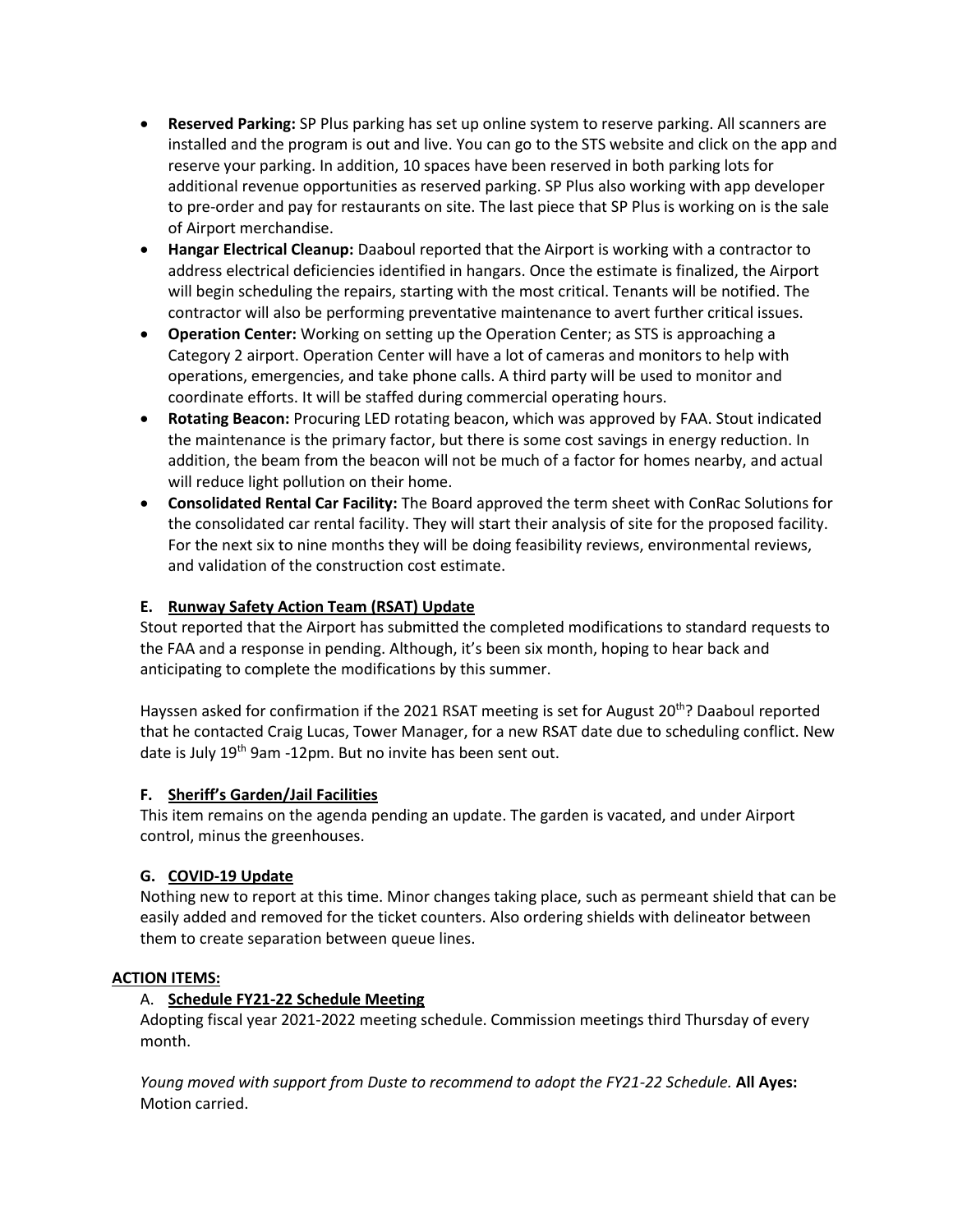Stout reported that Staff will get the website updated with the new dates for the year.

## B. **FY21-22 Chair and Vice Chair**

Stout reported that the current Chair is Young and the Vice Chair is Hayssen.

Hayseen asked for volunteers or nominations, and hoped that Young would continue as the Chair.

*Starrett moved with support from Duste to recommend that Young continue as Chair with Hayssen as Vice Chair for FY21-22.* **All Ayes:** Motion carried.

## **DISCUSSION ITEMS:**

## **A. Noise Abatement Update**

Young reported that McCord is taking the lead on the Noise Abatement Workgroup. Young reported that one main notable things is the old map had yellow color for noise sensitive areas; however, everywhere near the Airport is a noise sensitive area. Trying to bring pattern and procedures to balance the noise while looking into three areas: 1) Safety, 2) Standardization, and 3) Change in pattern, will effect someone else. No easy suggestion to manage the noise. Working on updated guide, which will not be printed but sent to FlightAware and uploaded to the STS website.

Hayssen shared the proposed updates to the recommended patterns. Hayssen and Young indicated that the highlights to certain areas designated as noise sensitive would be removed and replaced with a notice that the Airport is located in a noise sensitive area. The new recommendations are more realistic and take aircraft further from the Airport in a pattern that avoids the Silk Road area. Stout reported that the new recommendations have been taken into consideration on how the pilots are actually flying. Hayssen indicated that the workgroup is also considering adding a page addressing helicopter training specifically, and shared a draft. More research is to be done on that subject. The notes portion of the guide will also be revised and the links added.

Stout reported that they had completed the analysis of the 2020 data, and had meetings with the subcommittee. Some key factors: Runway 14-the approaches were the dominant complaint issues (landing from the North). 55% of the complaintants were within 5 miles of the Airport. 56% were regarding aircraft below a 1,000 feet; and 21% were over 2,000 feet. We have incorporate some of the data from the analysis into the procedures.

Hayssen inquired into the next steps. Stout reported that staff is working on the materials McCord has put together; but still working on it. Once it is complete, will distribute to the Commissioners for comments and then to the operators, and once it's complete will get it published.

Duste asked Stout regarding the progress of modifying our approaches using a third party consulting firm to shortcut the timing. Stout reported that we are six weeks behind on that project, due to launching the new airline and staff changes, have not finished the RFP. The process will be to evaluate all of our approaches, look at terrain and opportunities to upgrade all the approaches and departures to fully optimize. Currently, there are no visual approaches that are published for the Airport, and through the efforts of the Noise Abatement discussion, we are asking that company to design standardized visual approaches. Once the RFP goes out and a selection is made, it would take about 18 to 24 months, instead of the 3 to 4 years if we worked directly with the FAA.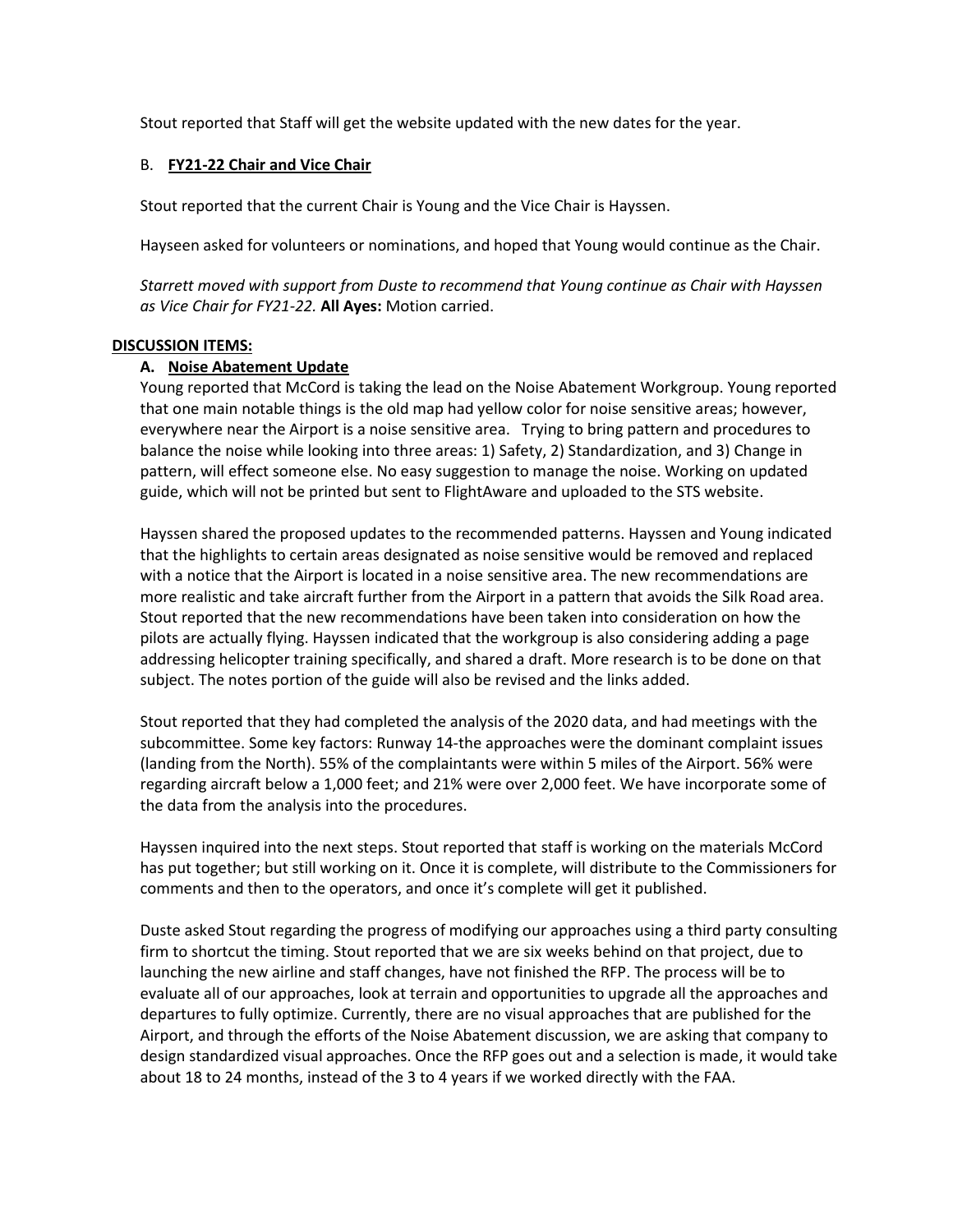## **B. Neighbor Guide/Community Information**

Stout reported that the subcommittee is waiting on information to be aggregated on the Noise Abatement Update in order to update the Neighbor Guide/Community Information.

#### **NEW BUSINESS:**

None.

## **PUBLIC COMMENT:**

Vogler wanted to address some of the comments around the helicopters. Vogler's goal behind his complaints is to give a sense of how much traffic is flying overhead. He also stated that he always likes to provide as much information as possible, so that we have tangible data to go off. Mission is to reduce the flight activities over neighborhood and go over empty spaces. Vogler requested an update from the meeting with the FAA and the helicopter companies.

Hayssen informed Vogler his comments are well noted, and that they will be taken into consideration when discussing modifying patterns, but they have to follow the guidelines from the FAA. Hayssen also reported that aircraft traffic today is 1/3 of what it was 45 years ago. Traffic has decreased from the 1970s peak of over 200,000 annual operation.

Stout reported that Vogler's information has been passed to the Committee to take into consideration as they write the Noise Abatement Guide. We have also had discussion with the Tower and the operators', and letters have also gone out to them reiterating to avoid neighborhoods when possible. The FAA is clear that safety is first and their role is not to mitigate noise, but aircraft safety and direct them to avoid and maintain clearance with other aircraft.

Vogler stated his issue is with the flight school (smaller aircraft) and not commercial flights.

Hayssen informed Vogler that his concerns will be taken into consideration and offered to have a meeting with him at a later date in his capacity as the FAA Safety Representative.

#### **COMMISSION COMMENTS:**

Delaney announced that this is his last meeting after 17 years, and thanked everyone.

Young reported that he attend a meeting last week where Stout and the Airport had a meeting with the commercial operators regarding issues and concerns and status of the Airport. Meeting was well received and will continue quarterly, which was a good development to keep the commercial operators engaged and informed. Young reiterated that the Committee is aware of the noise; however, Silk Road is right underneath the downwind for runway 14/32 on the west side. Flight school: there are fewer trainings going on, and is less than what it was 20-40 years ago; however, the helicopters are generating different types of noise. Everyone has become become more sensitive to the noise over time; however, we need to follow the FAA standards and guidelines and sometimes a standardized pattern needs to be flown. Young reported that all the Commissioners will continue to work to improve the noise

Stout updated on the status of replacement for the vacant Commissioner's seat for District 3 and the soon to be vacant At Large appointment for Delaney. The appointment for At Large goes through the County website. For the District appointment, it needs to go to that District Representative, but ultimately it needs to go to the Board for confirmation.